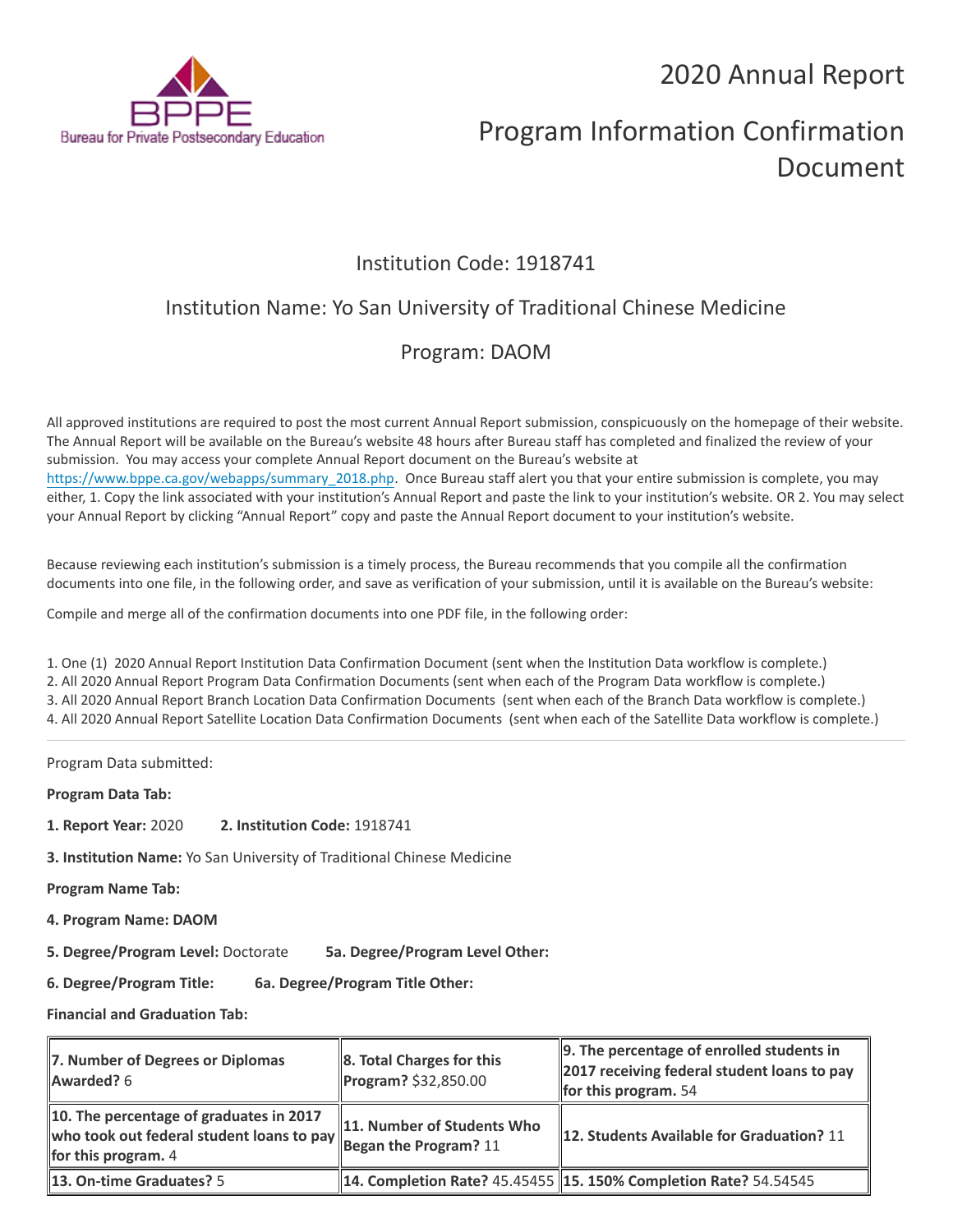### **16. Is the above data taken from the Integrated Postsecondary Education Data System (IPEDS) of the United States Department of Education?** No

### **Placement Data Tab:**

CEC § 94929.5 requires institutions to report placement data for every program that is designed or advertised to lead to a particular career, or advertised or promoted with any claim regarding job placement.

| 17. Graduates Available for<br><b>Employment?</b> 6                                                                                                                | 18 Graduates Employed in the<br>Field? $6$ | 19. Placement Rate? 100 |  |  |
|--------------------------------------------------------------------------------------------------------------------------------------------------------------------|--------------------------------------------|-------------------------|--|--|
| 20. Graduates Employed in the field                                                                                                                                |                                            |                         |  |  |
| 20a. 20 to 29 hours per week? $0$                                                                                                                                  | 20b. At least 30 hours per week? 6         |                         |  |  |
| 21. Indicate the number of graduates employed                                                                                                                      |                                            |                         |  |  |
| 21a. In a single position in the field of study: $4$<br>21b. Concurrent aggregated positions in the field of<br>study: $2$                                         |                                            |                         |  |  |
| 21c. Freelance/self-employed: 6<br>21d. By the institution or an employer owned by the institution, or<br>an employer who shares ownership with the institution: 2 |                                            |                         |  |  |

### **Exam Passage Rate Tab:**

5 CCR §74112(j) requires the institution to collect the exam passage data directly from its graduates if the exam passage data is not available from the licensing agency.

**22. Does this educational program lead to an occupation that requires State licensing?** No

### **22a. Do graduates have the option or requirement for more than one type of State licensing exam?**

 **Option/Requirement #1: Option/Requirement #2: Option/Requirement #3: Option/Requirement #4:**

**Exam Passage Rate - Year 1 Tab:**

**23. Name of the State licensing entity that licenses the field:** No

**24. Name of Exam?**

| 25. Number of Graduates Taking | 26. Number Who Passed the | 27. Number Who Failed the | $\ $ 28. Passage |
|--------------------------------|---------------------------|---------------------------|------------------|
| <b>State Exam?</b>             | <b>State Exam?</b>        | <b>State Exam?</b>        | Rate?            |

**29. Is This Data from the State Licensing Agency that Administered the Exam? 29a. Name of Agency:**

**30. If the response to #29 is "No", provide a description of the process used for Attempting to Contact Students.**

**Exam Passage Rate - Year 2 Tab:**

**31. Name of the State licensing entity that licenses the field:**

**32. Name of Exam?**

| 33. Number of Graduates Taking | 34. Number Who Passed the | <b>35. Number Who Failed the</b> | $\parallel$ 36. Passage |
|--------------------------------|---------------------------|----------------------------------|-------------------------|
| <b>State Exam?</b>             | <b>State Exam?</b>        | <b>State Exam?</b>               | $\parallel$ Rate?       |

**37. Is This Data from the State Licensing Agency that Administered the Exam? 37a. Name of Agency:**

**38. If the response to #37 is "No", provide a description of the process used for Attempting to Contact Students.** 

**Salary Data Tab:**